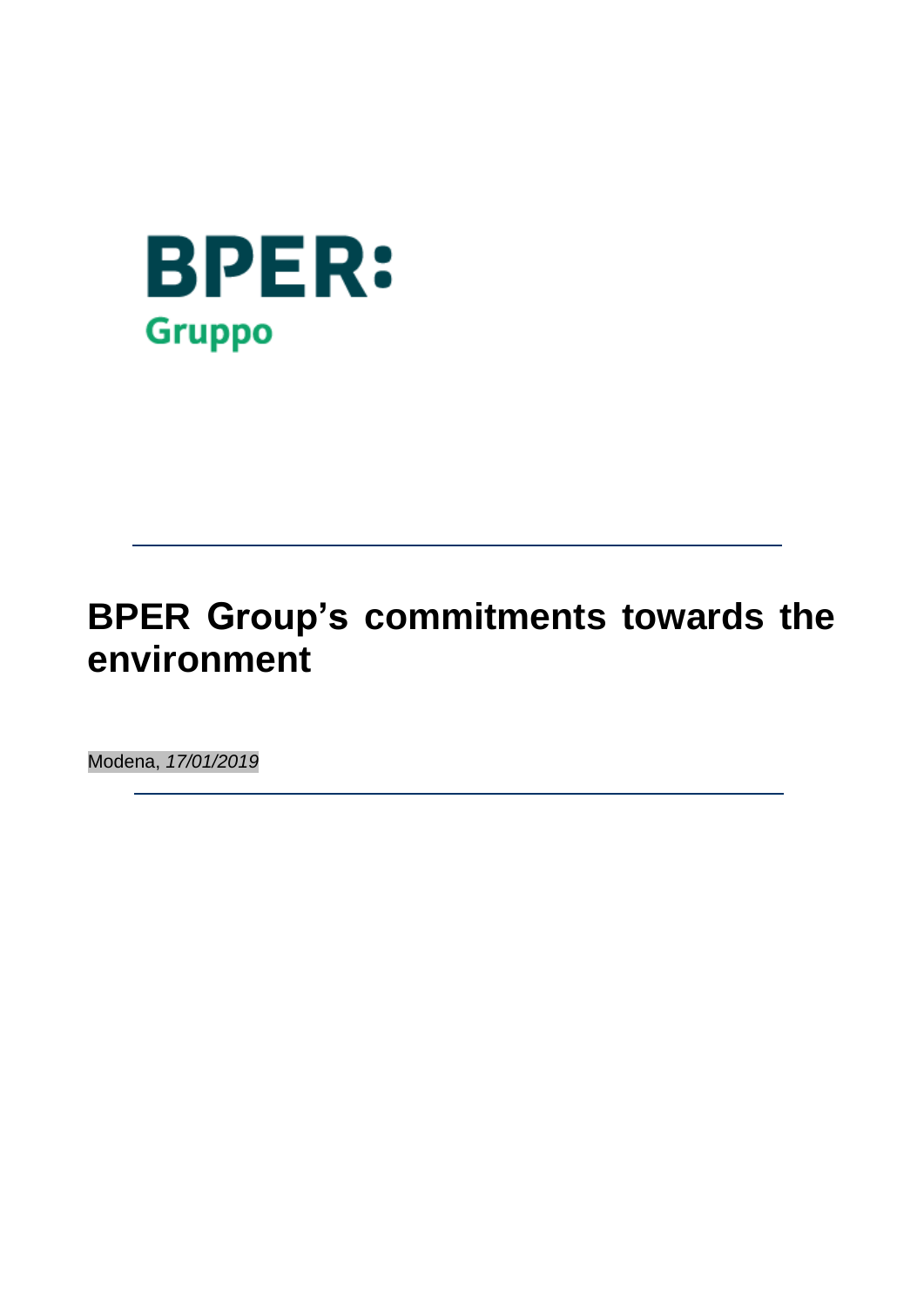# **INDEX**

| 1            |  |
|--------------|--|
| $\mathbf{2}$ |  |
| 2.1          |  |
| 2.2          |  |
| 2.3          |  |
| 2.4          |  |
| 2.5          |  |
| $\mathbf{3}$ |  |
| 3.1          |  |
| 3.2          |  |
| $\mathbf{A}$ |  |
| 4.1          |  |
| 4.2          |  |
| 5            |  |
| 6            |  |
| 6.1          |  |
| 6.2          |  |
| 6.3          |  |
| 6.4          |  |
| $\mathbf{7}$ |  |
| 7.1          |  |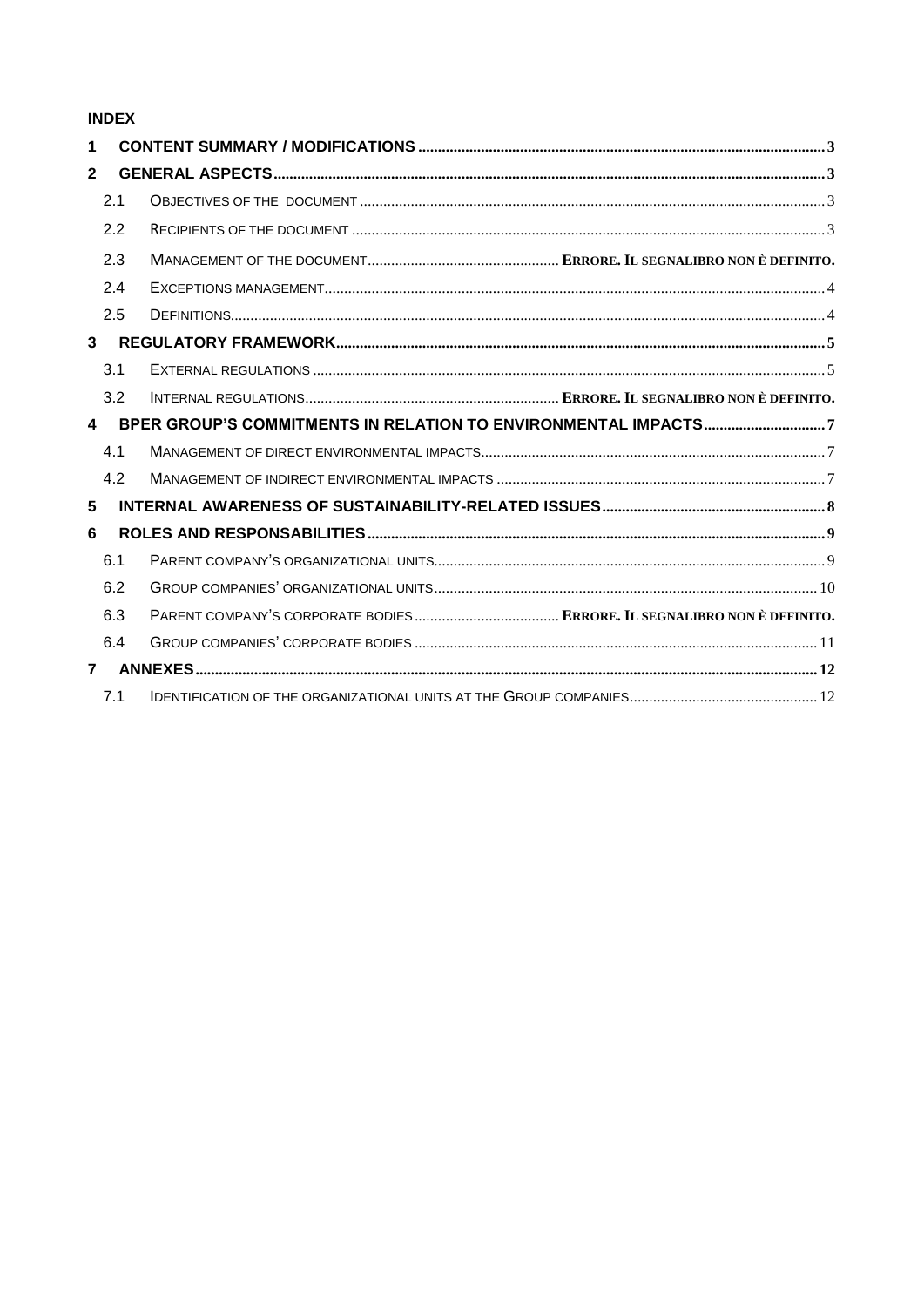## <span id="page-2-0"></span>**1 Content summary / modifications**

This document identifies the commitments made by the BPER Group on environmental aspects in order to reduce its direct and indirect impacts as regards in particular energy consumption and attention to climate change.

## <span id="page-2-1"></span>**2 General aspects**

## <span id="page-2-2"></span>*2.1 Objectives of the document*

The document provides general information on the measures which the recipient companies must adopt in relation to environmental matters. The BPER Group is in fact aware that careful and responsible company management with respect to the environment contributes to the creation of value for all the stakeholders, who are duly informed of the document through the company's website, the Sustainability Report (Consolidated non-financial Statement), the company intranet and all the company's communication channels.

## <span id="page-2-3"></span>*2.2 Recipients of the document*

Italian and foreign banks, instrumental companies and financial credit companies belonging to the banking Group, Optima SIM.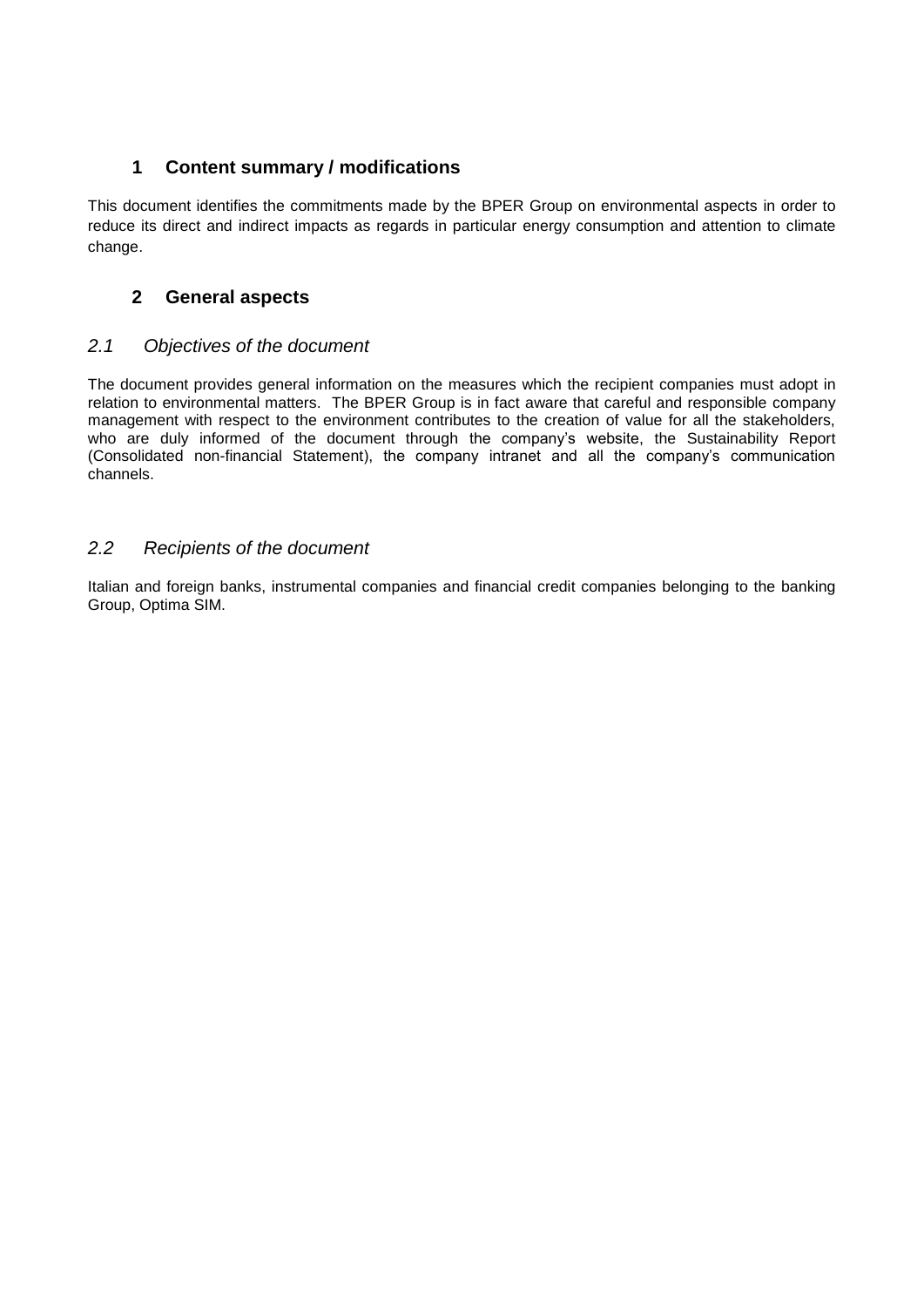## *2.3 Management of the document*

The owners of the management phases are shown in the following table:

| <b>Parent Company</b>                                |                            |                                                |                                                              |                                                                                                      |                                     |                        |                                                                      | Group<br><b>Companies</b>                                    |            |
|------------------------------------------------------|----------------------------|------------------------------------------------|--------------------------------------------------------------|------------------------------------------------------------------------------------------------------|-------------------------------------|------------------------|----------------------------------------------------------------------|--------------------------------------------------------------|------------|
| Iniziativa                                           | Autorization to<br>proceed | <b>Drafting</b>                                | <b>Coherence</b><br>opinion                                  | <b>Compliance opinion</b>                                                                            | Advisory<br>opinion                 | Approval               | <b>Circulation</b>                                                   | <b>Storage</b>                                               | Adoption   |
| External<br>Relations<br><b>CSR</b><br>and<br>Office | Chief Executive<br>Officer | External<br>Relations and<br><b>CSR Office</b> | Organizational<br>Structures<br>and<br>Regulations<br>Office | Group Compliance<br>Function/Specialized<br>Oversights - Group<br>Anti-Monev-<br>Laundering Function | and<br>Control<br>Risk<br>Committee | Executive<br>Committee | Group<br>Corporate<br><b>Bodies</b><br>$Co-$<br>ordination<br>Office | Organizational<br>Structures<br>and<br>Regulations<br>Office | <b>BoD</b> |

## <span id="page-3-0"></span>*2.4 Exceptions management*

All exceptions to this document, related to the Parent Company and the Group Companies, must be submitted in advance to the Chief Executive Officer of the Parent Company who will inform the Parent Company's Board of Directors, proposing the possible changes and giving appropriate relative reasons.

## <span id="page-3-1"></span>*2.5 Definitions*

#### **Environmental impact**

Negative or positive environment change, deriving completely or in part from the activities, products or services of an organization.

#### **Direct environmental impact**

The environmental impact generated directly by the activities of an institution on which the latter has direct and complete control (for example energy consumption, waste production, atmospheric emissions generated by employee mobility, etc.).

#### **Indirect environmental impact**

The environmental impact attributable to the activities of third parties with which the bank/company holds a relationship (for example stakeholders). These are the positive/negative effects on the environment caused by the behavior of external counterparties on which the bank/company can exert a certain amount of influence through actions aimed at adopting sustainable choices.

#### **Environmental objective**

The result to be achieved established by the company and in line with its environmental policy.

#### **Environmental performance**

Measurable result related to the management of environmental aspects.

#### **Sustainable Development Goals (SDGs)**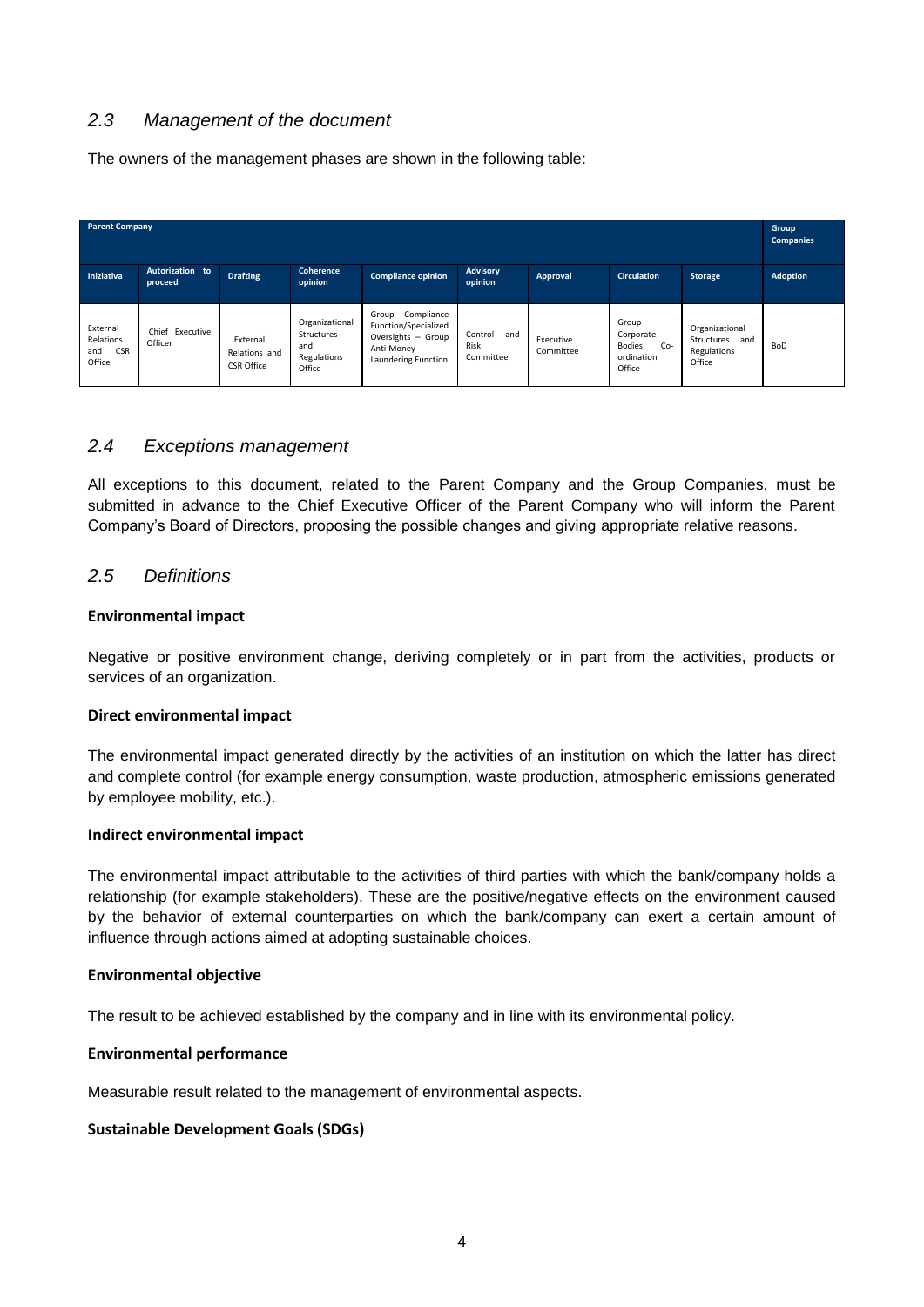Those included in the United Nations Development Program aimed at eliminating poverty, maintaining a balanced ecosystem, building an inclusive society and promoting peace. It is composed of 17 goals and 169 specific targets.

#### **Sustainability report**

The Report by means of which the institution provides information regarding the impact of its activities on the environment and on third parties, or in any case all the information usually not included in the financial statements.

#### **Consolidated non-financial statement**

A report prepared in compliance with the provisions of Legislative Decree 254/2016 "Implementation of Directive 2014/95/EU of the European Parliament and of the Council of 22 October 2014, amending directive 2013/34/EU as regards disclosure of non-financial and diversity information by certain large undertakings and groups". It may coincide with the Sustainability report or be contained in it.

#### **Energy manager**

Governed by law no. 10/91, which introduced the role of Officer responsible for the conservation and rational use of energy (known as Energy Manager), mandatory in industrial companies that consume more than 10.000 toe per annum and in commercial, public and transport companies that consume more than 1.000 toe per annum. The subsequent legislative provisions related to the Energy Manager comprise the Circular issued by the Ministry of Economic Development on 18 December 2014, which introduced important changes in the methods of appointing the Energy Manager and the Ministerial Decree of 28 December 2012.

#### **Mobility manager**

The Decree issued on 27/03/1998 envisages that all organizations with over 300 employees in one single unit, or more than 800 employees spread across a number of local units, shall adopt a Plan ("*Piano degli Spostamenti Casa-Lavoro")* related to commuting (hereinafter PSCL) and shall appoint a company head of mobility, defined as Company Mobility Manager (hereinafter Company MM), with the task of streamlining and optimizing the everyday travel of personnel, above all by promoting car sharing and introducing innovative, less polluting, modes of transport aimed at reducing private car use (art.3, paragraph 1).

## <span id="page-4-0"></span>**3 Regulatory framework**

## <span id="page-4-1"></span>*3.1 External regulations*

• Inter-ministerial decree of 27/03/1998, "Sustainable mobility in urban areas"

• Legislative Decree 231/2001, "Regulations governing the administrative responsibility of the legal persons, companies and associations, including those without legal status, as set out in article 11 of law no. 300 of 29 September 2000"

Legislative Decree 102/2014, "Implementation of directive 2012/27/EU on energy efficiency, which modifies directives 2009/125/EU and 2010/30/EU and repeals directives 2004/8/EC and 2006/32/EC"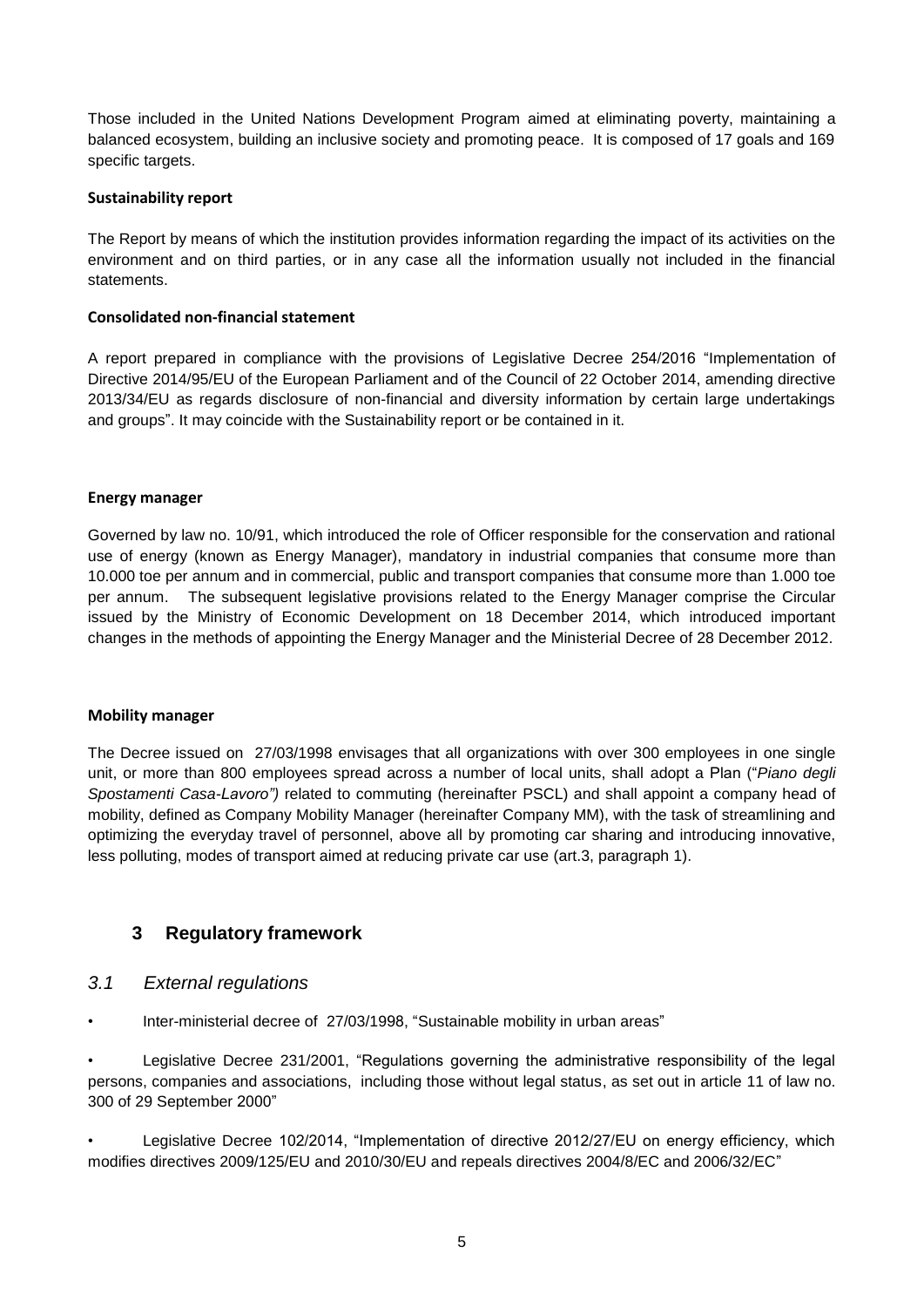• Legislative Decree 254/2016, "Implementation of directive 2014/95/EU of the European Parliament and the Council of 22 October 2014, modifying directive 2013/34/UE as regards disclosure of non-financial and diversity information by certain large undertakings and groups"

• Legislative Decree 129/2017, "Implementation of directive 2014/65/EU of the European Parliament and the Council, of 15 May 2014, on markets of financial instruments amending directives 2002/92/EC and 2011/61/EU, as, amended by directive 2016/1034/EU of the European Parliament and the Council, of 23 June 2016, and adaption of national laws to the provisions of regulation (EU) no. 600/2014 of the European Parliament and the Council, of 15 May 2014, on markets of financial instruments which amends regulation (EU) no. 648/2012, as modified by regulation (EU) 2016/1033 of the European Parliament and the Council of 23 June 2016"

• Consob's Regulation no. 20249 of 28 December 2017 implementing the legislative decree of 24 February 1998, no. 58 on markets

- Agenda 2030 for sustainable development, 2015
- The Ten Principles of the Global Compact
- Assonime's Circular no. 13 of 12 June 2017, "Obligation of disclosing non-financial information"
- EU HLEG on Sustainable Finance, "Financing a sustainable European economy", 2017

• EU Commission, "Sustainable finance: Commission's Action Plan for a greener and cleaner Economy", 2018

• EU Commission, "(COM/2018/097) Communication from the Commission to the European Parliament, the European Council, the Council, the European Central Bank, the European economic and social Committee and the Committee of the regions Action Plan: Financing Sustainable Growth, 2018

• Task Force on Climate-Related Financial Disclosure, "Final Report: Recommendations of the Task Force on Climate-related Financial Disclosures", 2017

• Task Force on Climate-Related Financial Disclosure, "Annex: Implementing the Recommendations of the TCFD", 2017

• Task Force on Climate-Related Financial Disclosure, "Technical Supplement: The Use of Scenario Analysis in Disclosure of Climate-Related Risks and Opportunities", 2017

## *3.2 Internal regulations*

- **•** Group Governance Guidelines
- Group Guidelines on Human Resources Management
- Group Policy on the governance of Compliance Risk
- Group Policy on the governance of Reputational Risk
- Organizational, Management and Control Model adopted by each Group Company pursuant to Legislative Decree 231/2001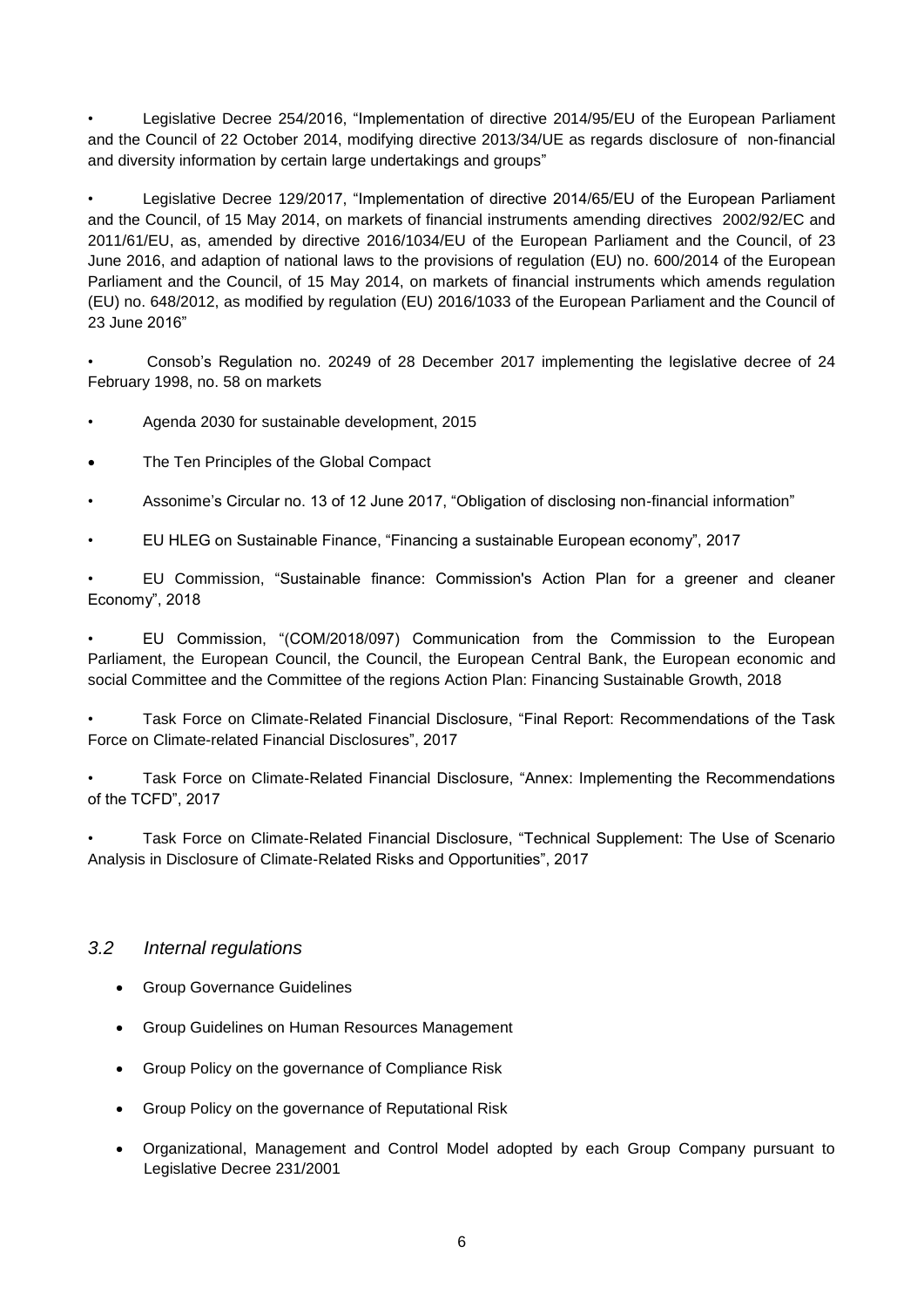## **4 BPER Group's commitments in relation to environmental impacts**

<span id="page-6-0"></span>The Group, in line with the its environmental policy, pursues the following Sustainable Development Goals:

- Clean and accessible energy
- Sustainable industrialization, innovation and infrastructure
- Sustainable cities and communities
- Action to combat climate change

• Protection, recovery and promotion of the sustainable use of the planet's ecosystems, sustainable management of forests, combat of desertification, halting and reversing land degradation trends, and halting biodiversity loss.

The Group furthermore intends to pursue the environmental principles of the Global Compact (Principles 7,8,9).

The Group has identified the main environmental impacts on which to structure its commitments by appropriately planning and identifying its objectives. These impacts have been sub-divided into direct and indirect impacts.

## <span id="page-6-1"></span>*4.1 Management of direct environmental impacts*

The Group is committed to reducing its direct environmental impacts by intervening in the following areas:

- Energy efficiency: the Group strives to use energy resources in a responsible manner, avoiding waste so that savings can be made, both from an economic and environmental impact point of view.
- Renewable energy: the Group strives to favor the purchase and consumption of energy deriving from renewable sources, and to continue to invest, where possible, in its own ability to self-produce renewable energy.
- "Green" purchases and the responsible use of resources: in its acquisition practices, the Group assesses the suppliers also on the basis of sustainability criteria. The Group furthermore strives to use as far as possible recycled paper and/or that originating from forests managed in a responsible way.
- Dematerialization: the Group is committed to using the materials necessary for the performance of its activities in a responsible and efficient manner (mainly paper and toners), and to continue to embrace the opportunities offered in the field of digitalization and innovation.
- Waste management: the Group is committed to reducing waste production and to ensure its correct disposal. Priority is given, where possible, to waste recycling, and in all the Group's locations separate waste collection is carried out for the different categories of waste, with particular attention to the two categories of used most, i.e. paper and toners. Finally, in order to also reduce the quantity of hazardous waste, particular attention is paid to purchases which may give rise to this type of waste.
- Mobility management and vehicle fleet management: the Group is committed to offering its personnel concrete support in order to made commuting easy and sustainable while optimizing travel within the group and promoting a greater use of video-conferencing. It furthermore pursues the objective of reducing emissions from fuel consumption through the sustainable management of the company's vehicle fleet.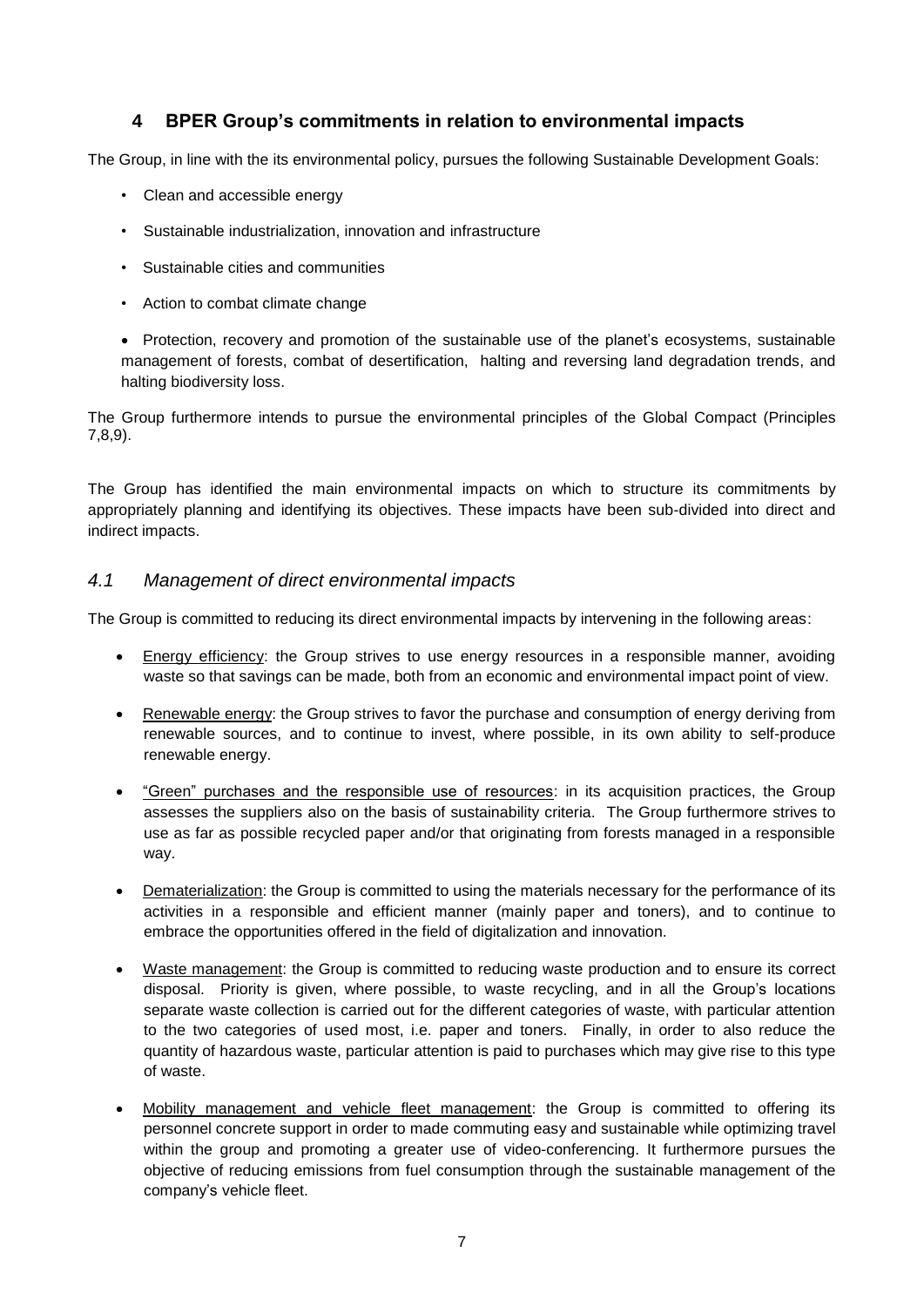• Rationalization of archives: the Group is committed to rationalizing its archives, in order to improve operational efficiency and reduce the consumption of paper (document dematerialization).

For each one of these areas the Group identifies appropriate performance indicators, fixes improvement targets and monitors the results achieved, with particular reference to the recording of data useful in order to report the impact related to climate change.

## *4.2 Indirect environmental impacts*

The Group adopts a precautionary approach when managing activities with an indirect environmental impact. Its objective has a dual perspective: on the one hand it intends to limit connected risks and on the other to exploit possible business opportunities.

More specifically:

- Supply chain management: the Group operates in order to enhance the sustainability of its suppliers. Furthermore, all other conditions being equal, preference is given to those suppliers whose products/services have high environmental standards.
- Responsible credit to customers: in its offers to customers, the Group includes products and services with positive environmental impacts. This commitment takes into account, for example, access to credit for the development of low-carbon products, for energy efficiency projects, for plants producing renewable energy, for the diffusion of sustainable agricultural practices, for the development of a circular economy.
- Responsible customer investments: the Group strives to propose and promote among its customers investment products which envisage responsibly managed assets with a positive environmental impact, pursuing the main objective of promoting sustainable finance also beyond its role of institutional investor.
- Direct investments: the Group strives to invest in responsibly managed assets with a positive environmental impact.

## <span id="page-7-0"></span>**5 Internal awareness of sustainability-related themes**

The Group actively promotes a corporate culture on sustainability-related themes through:

- Awareness-raising programs for group employees;
- Training courses for personnel which, at any level and in any capacity, may have an effect on environmental aspects at a management level.

The commitment to promote a sustainability culture is also extended to all the Group's stakeholders and to the community in general through:

- Sponsorships or donations in support of projects which satisfy the criteria of environmental protection, education/information/communication on environment-related themes, dissemination of good practices;
- Participation in national/international events/activities/projects which promote sustainability among institutions.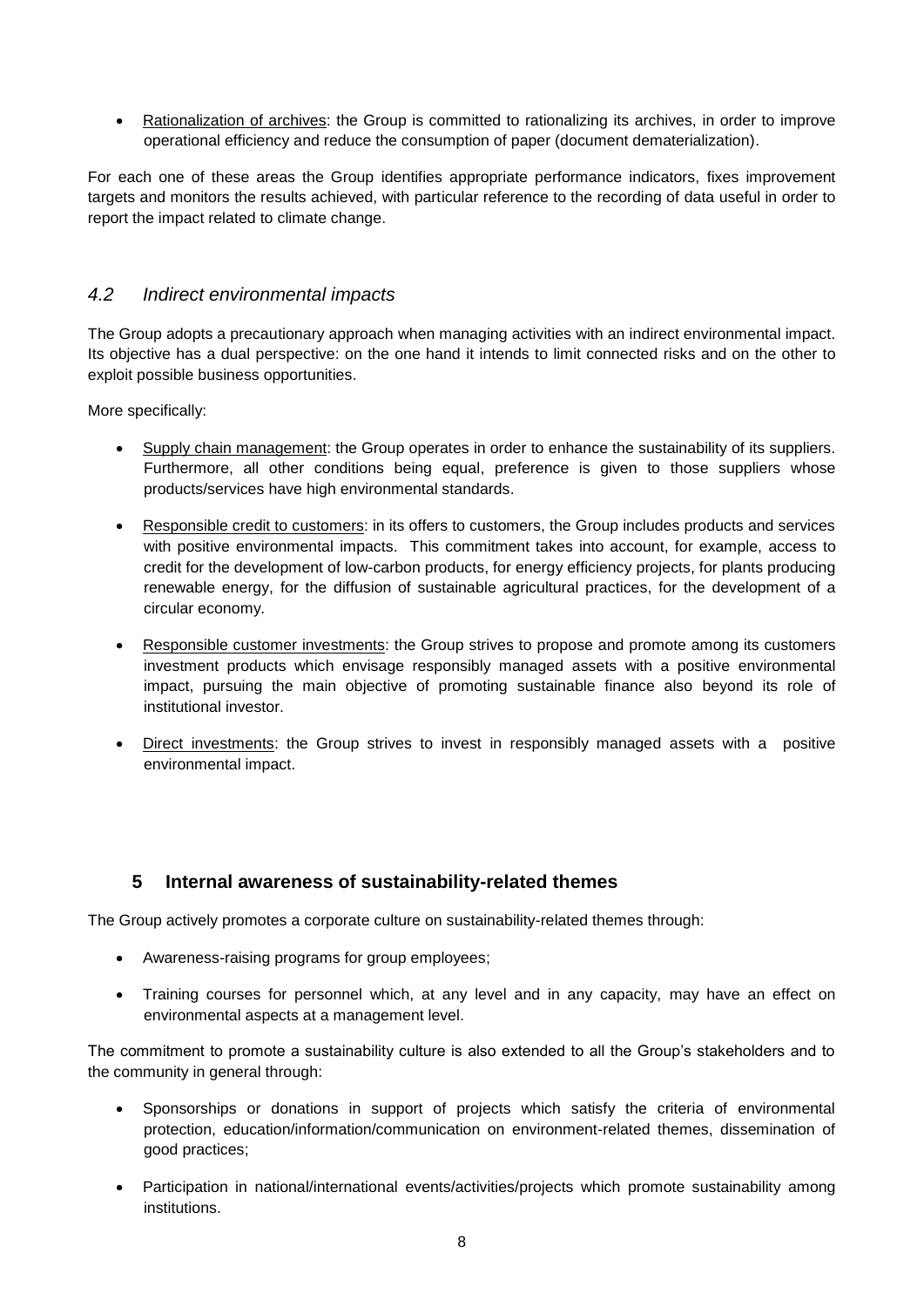## <span id="page-8-0"></span>**6 Roles and responsabilities**

## <span id="page-8-1"></span>*6.1 Parent company's organizational units*

#### **External Relations and CSR Office**

- assists the organizational units covered by this document in the identification of the priorities and the formalization of the objectives, the relative performance indicators and the projects for environmental improvement to be included in the Group's Business Plan
- prepares and manages the periodic analysis and reporting of the Group's environmental performance for the Chief Executive Officer and the General Manager
- prepares the annual consolidated non-financial statement to be submitted to the approval of the Board of Directors,
- deals with public disclosures and consultations with stakeholders

#### **COO**

 regarding innovation-related themes, promotes the co-ordination and the co-operation between the Parent Company's Organization Department, the ICT and Security Function and the same functions at the various Group Companies

#### **Finance and Planning Department**

 identifies the priorities and formalizes the objectives and the relative performance indicators for investments

#### **Business Area**

 defines the business policies for the offer of products and services to customers and for marketing/communication activities connected to environmental sustainability issues

#### **Credit Area**

 defines credit policies with attention to environmental sustainability issues and passes resolutions in relation to such policies

#### **Risk Management Department**

 identifies, assesses and manages operational and reputational risks which could undermine company sustainability

#### **Human Resources Department**

defines the training courses and awareness-raising programs

#### **Investor Relator**

monitors the ESG rating in collaboration with the External Relations and CSR Office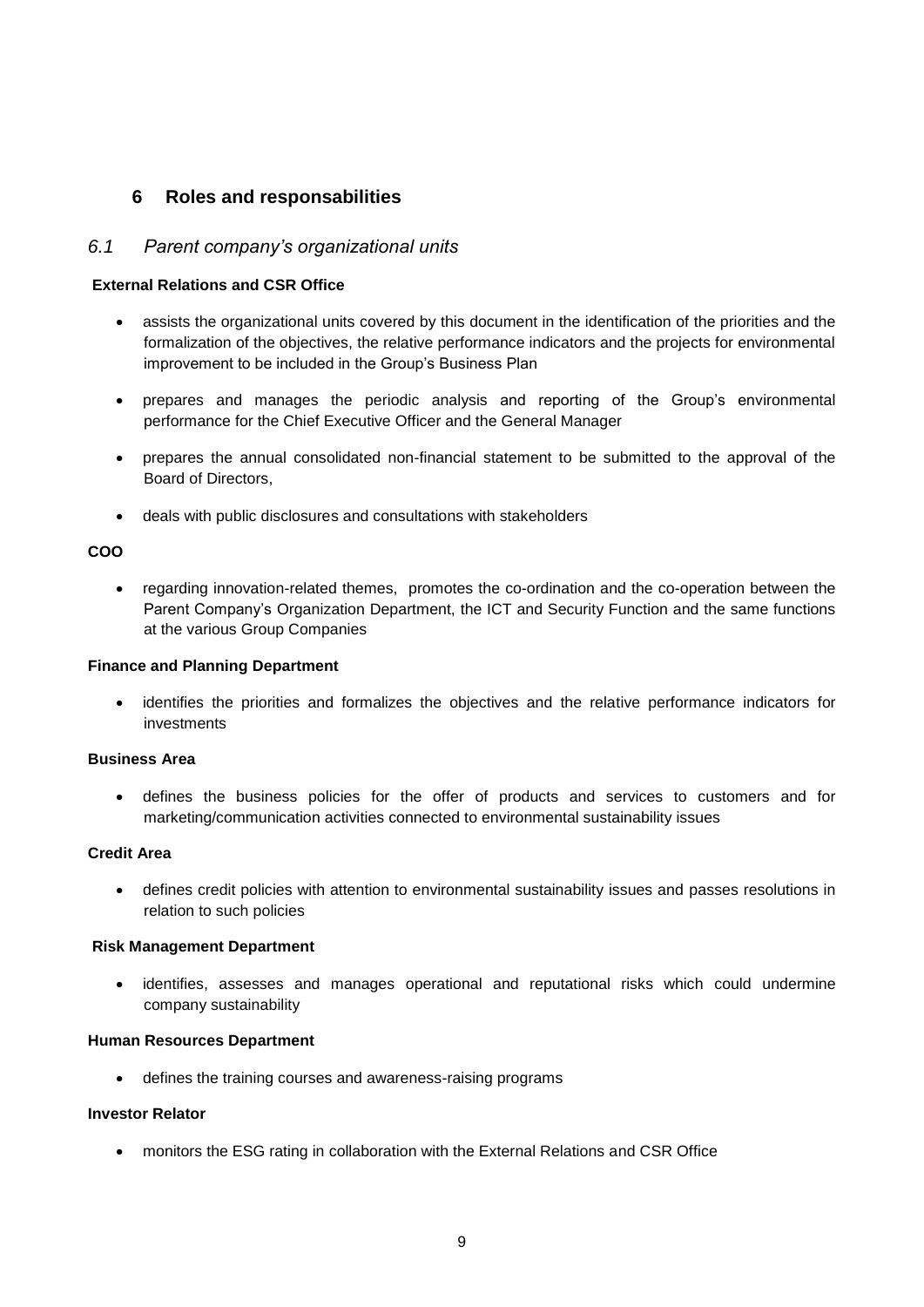#### **Energy Manager**

 defines the activities related to energy sources, energy savings, the reduction of greenhouse gas emissions

#### **Mobility Manager**

 defines the activities aimed at reducing environmental impacts due to business travel and staff commuting

#### **Procurement Function**

 defines the procurement policies, the management of the supply chain and the supplier's sustainability rating

#### **Real Estate Department**

- carries out actions in order to reduce energy consumption, with an impact on properties and plant, based on the indications defined by the Cost Governance Office
- manages hazardous waste

#### **Budget Managers**

define the procurement and direct purchase activities

#### <span id="page-9-0"></span>*6.2 Group companies' organizational units*

#### **Banco di Sardegna's Energy Manager**

 defines the activities related to energy sources, energy savings, the reduction of greenhouse gas emissions

#### **Real estate function<sup>1</sup>**

 deals with the management of energy expenditure, energy efficiency activities and waste management

## **CSR Function<sup>2</sup>**

 Ensures the development of Corporate Social Responsibility (CSR) through the identification and implementation of activities with such aim (sustainability report, guidelines on arms, microcredit, financial education, green economy, combat of compulsive gambling, projects with socialenvironmental-cultural impacts, reputational aspects)

## **Business Function<sup>3</sup>**

**.** 

 $1$  See attached table for the identification of the organizational unit in which the Function is comprised at the various Group companies.

 $2$  See attached table for the identification of the organizational unit in which the Function is comprised at the various Group companies.

 $3$ See attached table for the identification of the organizational unit in which the Function is comprised at the various Group companies.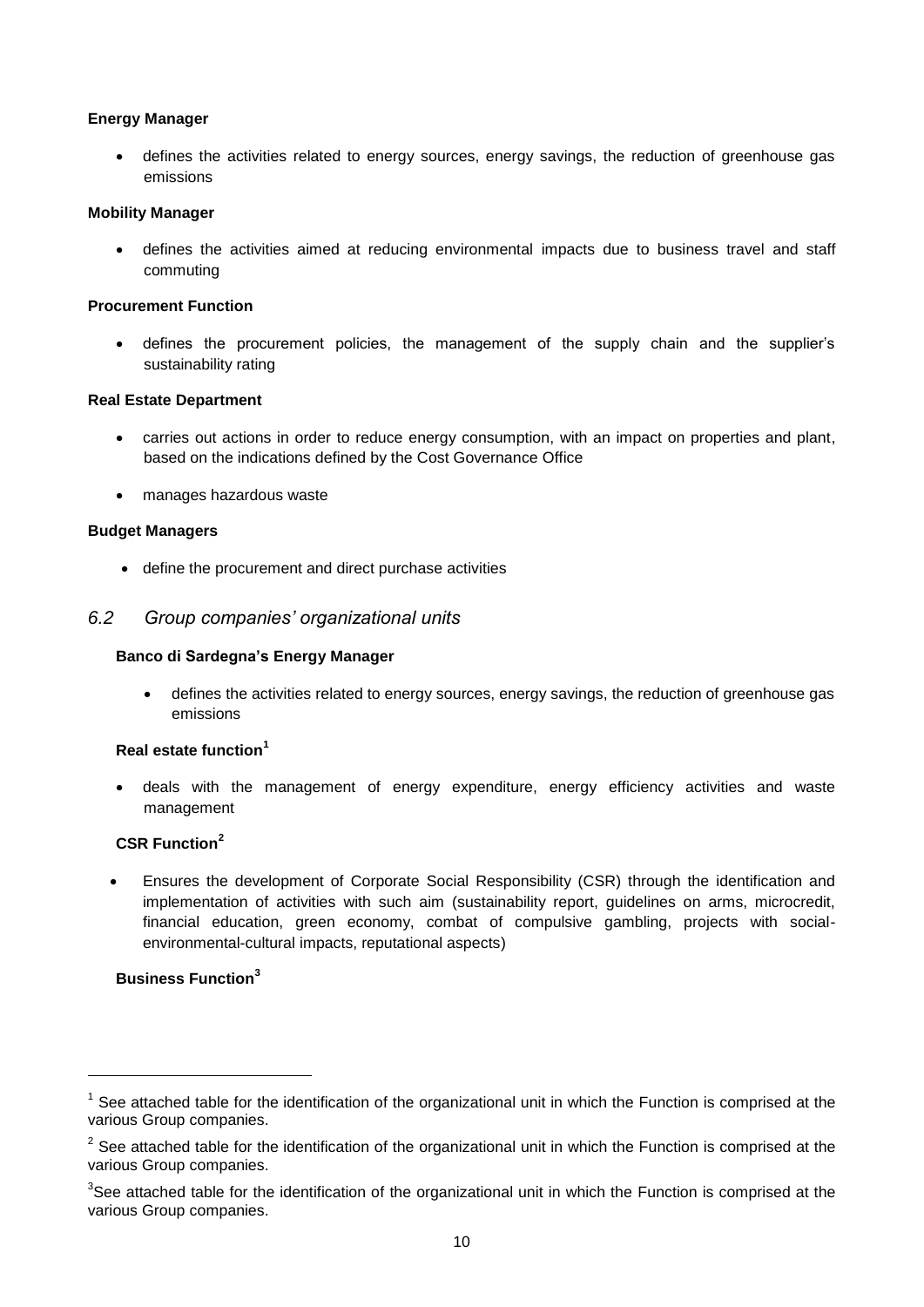Implements business policies, defined by the Parent Company, for the offer of products and services to customers and for marketing/communication activities connected to environmental sustainability issues

#### **Human Resources Function<sup>4</sup>**

- In accordance with the Group's guidelines, defines the learning strategy, on the basis of business needs and training requirements, develops the training plans and the relative methods of providing training, including the selection and management of the suppliers of the connected services
- defines the activities aimed at reducing environmental impacts due to business travel and staff commuting

## **Procurement Function<sup>5</sup>**

 Identifies and selects the suppliers, in co-ordination with the Parent Company, monitors their performance and prepares the relative reports

#### **Budget Managers**

define the procurement and direct purchase activities

## **Credit Function<sup>6</sup>**

 implements the credit policies on environmental sustainability issues drawn up by the Parent Company

## <span id="page-10-0"></span>*6.3 Parent Company's Corporate Bodies*

#### **Board of Directors**

approves the Consolidated non-financial Statement on an annual basis

## *6.4 Group companies' Corporate Bodies*

Not envisaged

**.** 

<sup>&</sup>lt;sup>4</sup>See attached table for the identification of the organizational unit in which the Function is comprised at the various Group companies.

<sup>&</sup>lt;sup>5</sup>See attached table for the identification of the organizational unit in which the Function is comprised at the various Group companies.

<sup>&</sup>lt;sup>6</sup>See attached table for the identification of the organizational unit in which the Function is comprised at the various Group companies.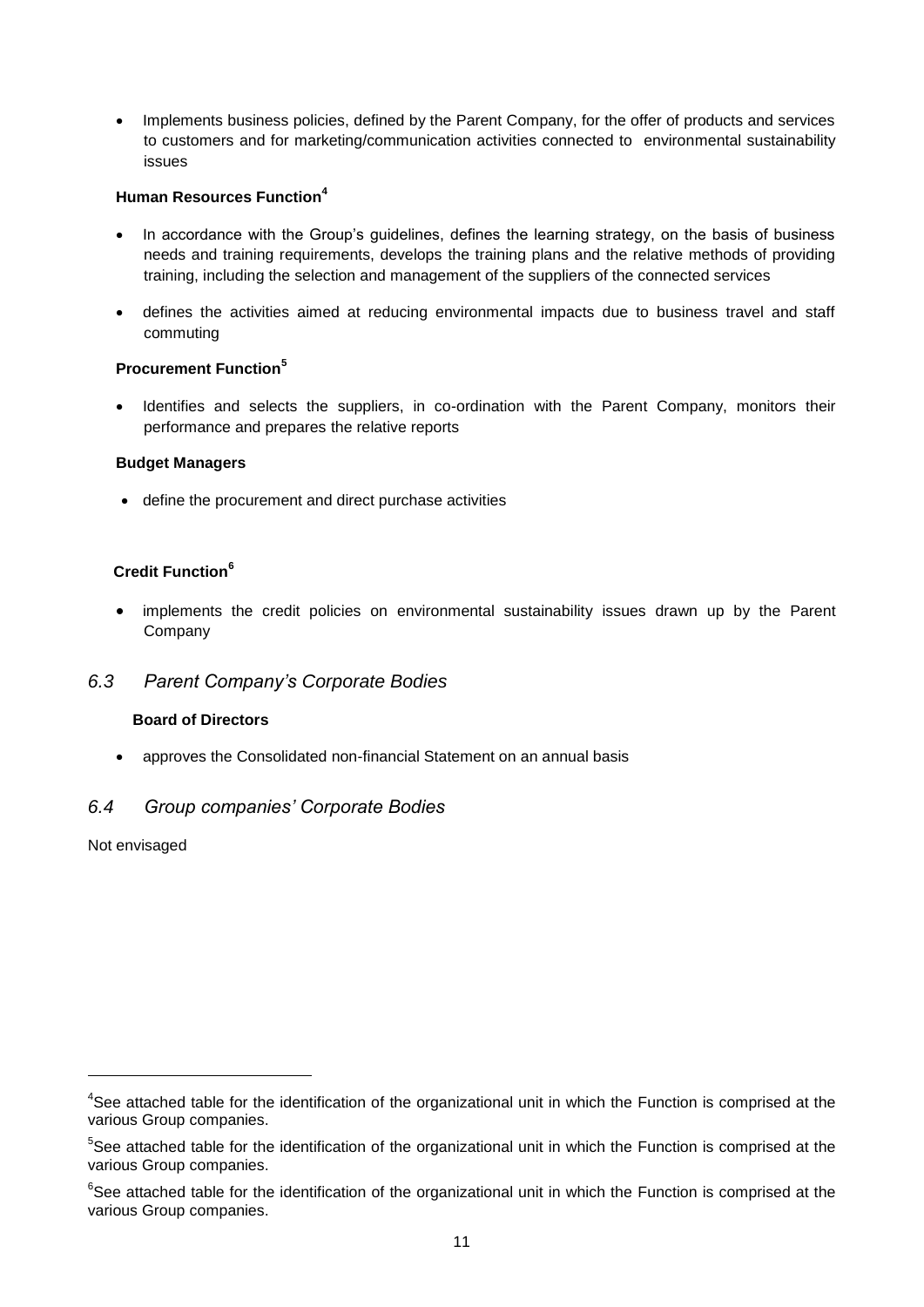## <span id="page-11-0"></span>**7 Annexes**

## <span id="page-11-1"></span>*7.1 Identification of the organizational units at the Group companies*

The following annex shows, for each of the "Functions" indicated in the document, the organizational units of the Group companies in which the Function itself is comprised.

| <b>Function</b>                       | Banco di<br>Sardegna                                          | Banca di<br><b>Sassari</b>                 | Cassa di<br>Risparmio di<br><b>Bra</b>                     | Cassa di<br>Risparmio di<br>Saluzzo                        | EmilRo<br>Factor                                   | Sardaleasing                                    | Optima                                                      | Modena<br><b>Terminal</b>                                |
|---------------------------------------|---------------------------------------------------------------|--------------------------------------------|------------------------------------------------------------|------------------------------------------------------------|----------------------------------------------------|-------------------------------------------------|-------------------------------------------------------------|----------------------------------------------------------|
| <b>Real Estate</b><br>Function        | <b>Technical and</b><br><b>Real Estate</b><br><b>Function</b> | <b>BPER's Real</b><br>Estate<br>Department | Organization<br>and cost<br>management<br>Office           | Organization<br>Office                                     | Finance and<br>Control<br>Administration<br>Office | Real estate<br>contracts<br>Office              | Not<br>present                                              | Manageme<br>nt                                           |
| <b>CSR Function</b>                   | External<br>Relations and<br><b>CSR Office</b>                | Marketing and<br>Communication<br>Office   | Human<br><b>Resources</b><br>Office                        | Monitoring of<br>Financial and<br>Commercial<br>operations | Companies<br>Governance<br>Function                | <b>Legal Affairs</b><br>and Personnel<br>Office | Internal<br>Audit                                           | Manageme<br>nt                                           |
| <b>Business</b><br>Function           | <b>Business Area</b>                                          | <b>BSS'S Business</b><br>Function          | Monitoring of<br>Financial and<br>Commercial<br>operations | <b>Business</b><br>Function                                | <b>Business</b><br>Function                        | <b>Business</b><br>Function                     | <b>Business</b><br>Support<br>and<br>Developm<br>ent Office | Manageme<br>nt                                           |
| Human<br><b>Resources</b><br>Function | Human<br><b>Resources</b><br>Office                           | General<br>Manager                         | Human<br><b>Resources</b><br>Office                        | Human<br>Resources<br>Office                               | Equity<br>Investments<br>Governance<br>Function    | <b>Legal Affairs</b><br>and Personnel<br>Office | Chief<br>Executive<br>Officer                               | <b>BPER's</b><br>Human<br><b>Resources</b><br>Department |
| Procurement<br>Function               | Procurement<br>Office                                         | BPER'S<br>Procurement<br>Function          | Organization<br>and cost<br>management<br>Office           | <b>BPER'S</b><br>Procurement<br>Function                   | Finance and<br>Control<br>Administration<br>Office | <b>Legal Affairs</b><br>and Personnel<br>Office | Chief<br>Executive<br>Officer                               | <b>BPER'S</b><br>Procuremen<br>t Function                |
| Credit<br>Function                    | Credit<br>Department                                          | <b>Credit Function</b>                     | Credit<br>Function                                         | <b>Credit Function</b>                                     | Credit<br>Function                                 | Credit<br>Function                              | Not<br>present                                              | Not present                                              |